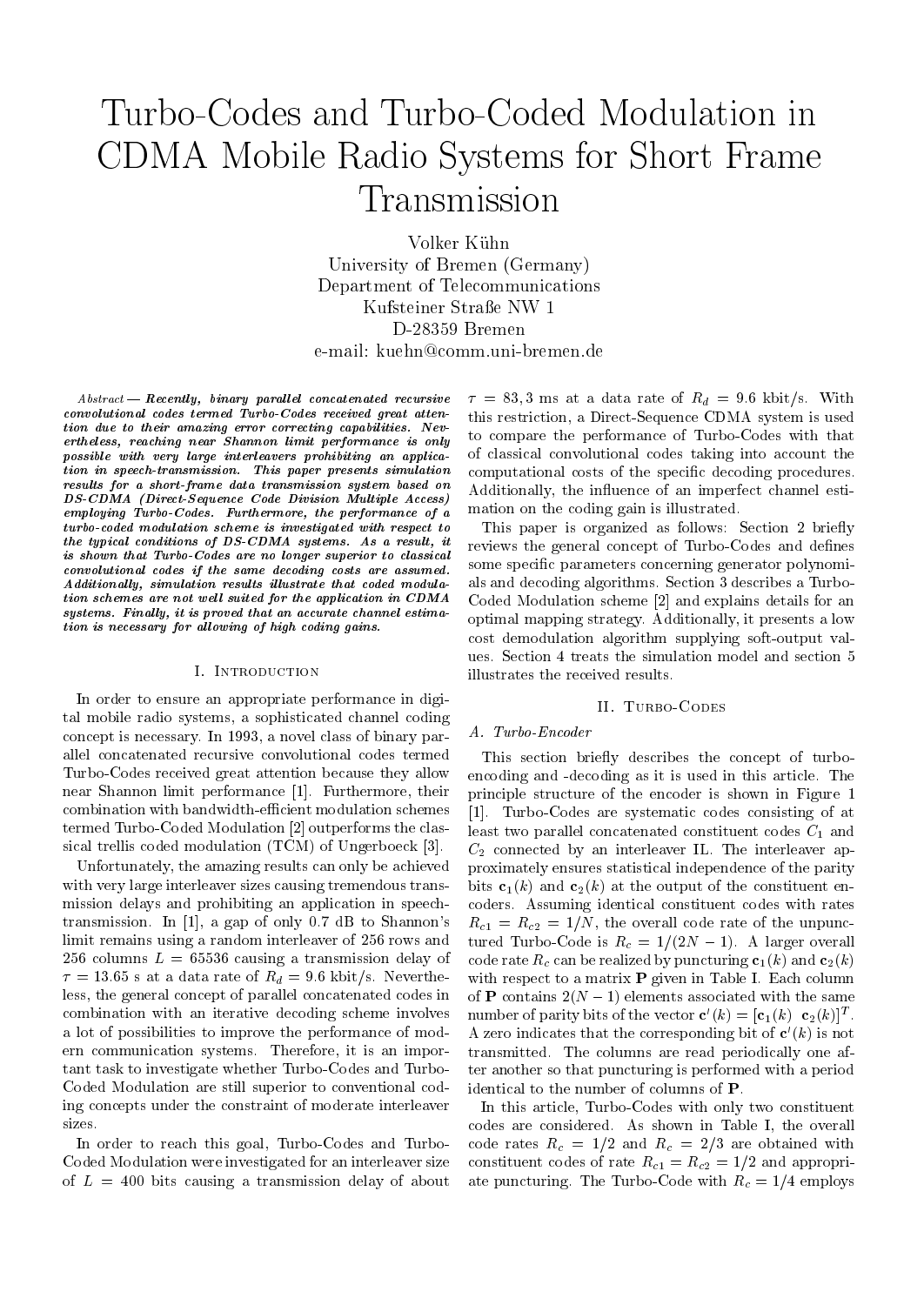

Fig. 1. Structure of the turbo-encoder

constituent codes of rate  $R_{c1} = R_{c2} = 1/3$ . As derived in [4], systematic and recursive convolutional codes have to be employed in order to take advantage of the interleaver. Furthermore, it is shown in [5] that the effective free distance

$$
d_{eff} = 2 + 2 \cdot z_{min} \tag{1}
$$

is a critical parameter to be optimized. In (1)  $z_{min}$  represents the minimum weight of the redundancy bits of a constituent code for an input weight of  $w = 2$ . In order to maximize  $d_{eff}$ , constituent codes with primitive feedback polynomials were chosen because they maximize the minimal length of output sequences for an input weight of  $w = 2$ . The generator polynomials and their corresponding puncturing matrices used in this article are given in Table I. The superscript  $r$  indicates the recursive polynomial. One aim of this paper is the comparison between Turbo-Codes and convolutional codes assuming the same computational decoding costs. For six decoding iterations a convolutional code with a constraint length of  $L_c = 9$ is required. Here, it has to be mentioned that the data rate is slightly reduced in case of convolutional coding because more tail bits are needed to determine the trellis. Nevertheless, this disadvantage can be compensated by slightly puncturing the convolutional code with negligible performance loss.

Generator polynomials for different code rates

| Overall<br>code<br>rate | Convolutional<br>codes<br>$L_c=9$                                       | Turbo<br>Codes<br>$L_c=5$                                        | Puncturing<br>matrix<br>P                                                                | $_{\rm C}$<br>$[2]$<br>Dι<br>co                   |
|-------------------------|-------------------------------------------------------------------------|------------------------------------------------------------------|------------------------------------------------------------------------------------------|---------------------------------------------------|
| $R_c = \frac{1}{2}$     | $g1 = 5618$<br>$g_2 = 753_8$                                            | ${\bf g}_1^r = 23_8$<br>$g_2 = 35g$                              | $\left(\begin{array}{cc} 1 & 0 \\ 0 & 1 \end{array}\right)$                              | tui<br>CO <sub>1</sub><br>ar:<br>$_{\mathrm{da}}$ |
| $R_c = \frac{1}{4}$     | $\mathbf{g}_1 = 463_8$<br>$g_2 = 535g$<br>$g_3 = 733_8$<br>$g_4 = 745g$ | ${\bf g}_{1}^{r}=23_{8}$<br>$g_2 = 35g$<br>$\mathbf{g}_3 = 25_8$ | 1<br>$\left( \begin{array}{rrr} 1 & 0 \\ 1 & 0 \\ 1 & 1 \\ 0 & 1 \\ \end{array} \right)$ | res<br>th<br>m <sub>i</sub><br>po                 |
| $R_c = \frac{2}{3}$     |                                                                         | ${\bf g}_1^r = 23_8$<br>$g_2 = 35_8$                             | 0<br>$\Omega$<br>$\Omega$<br>$0 \quad 0$<br>$\mathbf{1}$<br>0                            | s(l)<br>co<br>Se<br>$f_{\rm O}$                   |

Concerning the application of Turbo-Codes for speech transmission, the tolerable transmission delay has to be restricted to some 10 ms. For this reason, an interleaver size of  $L = 400$  bits is chosen, limiting the performance of turbo-codes dramatically. In this work, a a simple block interleaver is used. The performance degradation due to the missing optimization of the interleaver structure can be neglected for the mentioned interleaver size and bit error rate above  $P_b \geq 10^{-4}$  |6|.

#### B. Turbo-Decoder

Figure 2 shows the structure of the turbo-decoder. The two decoders  $D_1$  and  $D_2$  corresponding to the constituent codes C1 and C2, respectively, are series, arranged and control connected by an interleaver. The extrinsic information is extrinsic information in  $\mathcal{C}$  $Z_1(k)$  of the first decoder  $D_1$ , i.e. the information obtained only from the redundancy bits of  $C_1$  [1], can be used as a-priori-information for  $D_2$  and vice versa. As a consequence, after de-interleaving (IL1 ) the extrinsic information of  $D_2$ ,  $Z_2(k)$  is passed back to  $D_1$  and an iterative decoding procedure arises. As a decoding algorithm the Max-Log-MAP-algorithm is applied [7], [8]. Investigations have shown that this is an appropriate compromise between performance, robustness and computational effort [9]. As already mentioned, six decoding iterations are used in the simulations.



Fig. 2. Structure of the turbo-decoder

#### III. Turbo-coded Modulation

 $\setminus$  | respectively. After puncturing the 2n redundancy bits, **the resulting (***m = n***)-tuple c** is combined with *n* infor-| | mation bits to the m-tuple  $\mathbf{u}(l)$  selecting one of  $M = 2^m$ In many applications, the bandwidth expansion introduced by the coder's redundancy cannot be tolerated. In these cases it is necessary to use a bandwidth-efficient modulation scheme. A first approach combining Turbo-Codes with a multilevel modulation scheme is presented in [2]. The structure of this approach is depicted in Figure 3. Due to the desired high spectral efficiency only constituent codes of rate  $R_{c1} = R_{c2} = 1/2$  are used. Here, n unpunctured code words  $c(k)$  of the turbo-encoder in Figure 1 consisting of 3 bits are arranged in a parallel manner separating the systematic information bits <sup>d</sup> and the redundancy bits  $c_1$  and  $c_2$  of the constituent codes  $C_1$  and  $C_2$ , possible symbols.

 $\mathbf{1}$  1 and 1 and 1 and 1 and 1 and 1 and 1 and 1 and 1 and 1 and 1 and 1 and 1 and 1 and 1 and 1 and 1 and 1 and 1 and 1 and 1 and 1 and 1 and 1 and 1 and 1 and 1 and 1 and 1 and 1 and 1 and 1 and 1 and 1 and 1 and 1 | coding offers a gain of more than 2 dB over Ungerboeck's A Set Partitioning [3]. The latter mapping rule is not suited Concerning the mapping of  $u(l)$  to a specific symbol  $s(l)$ , Figure 5 illustrates for the coded 8-PSK that Gray for this approach because it neglects the code structure [9]. It is rather advantageous to perform Gray encoding ensuring that the binary representations of neighboring symbols differ only in 1 bit (s. Figure 4). This results in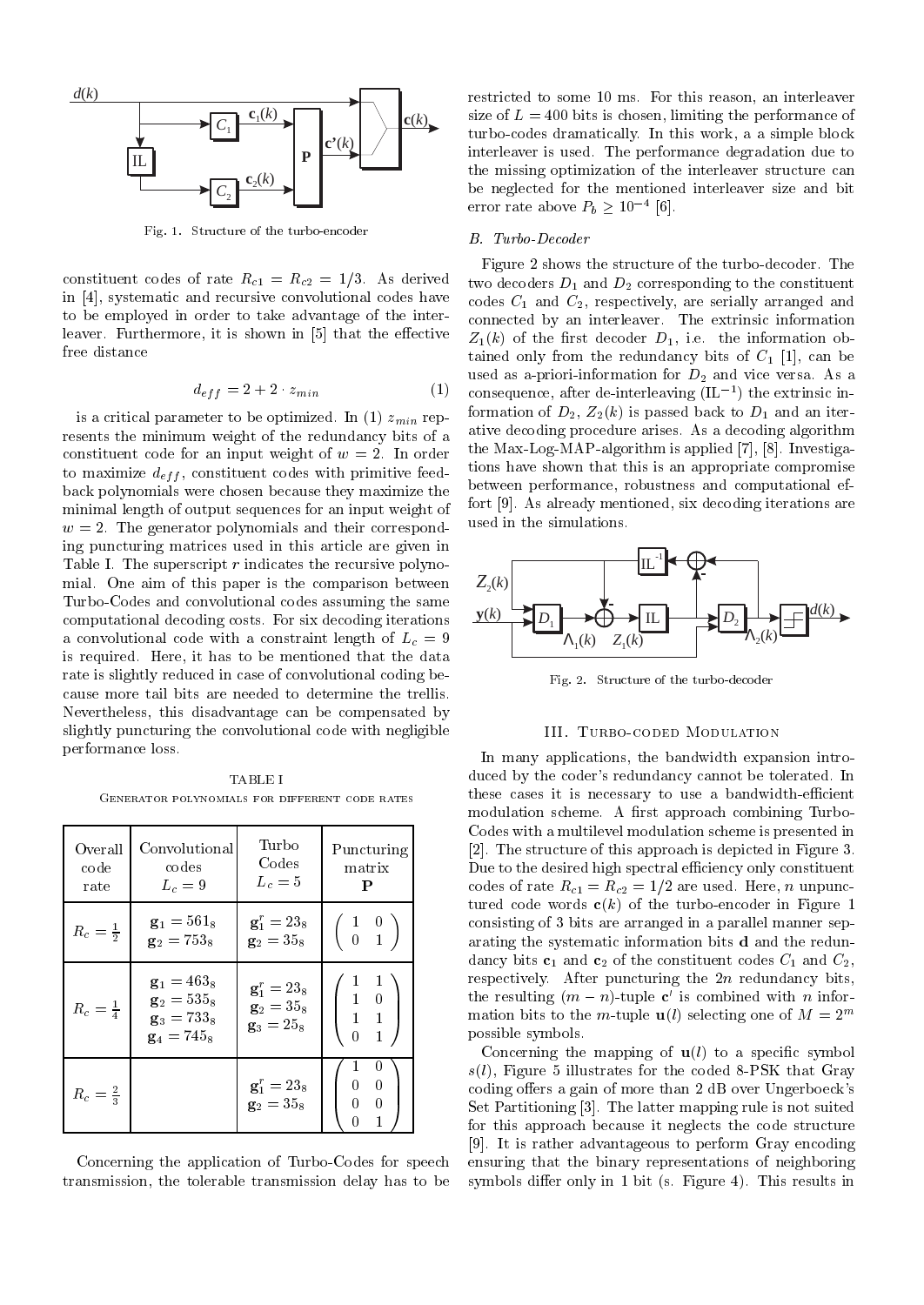

Fig. 3. Combination of turbo-encoder and modulator

a higher average signal-to-noise-ratio after demodulation and consequently in a lower error rate after decoding [9].



Fig. 4. Signal constellation for 8-PSK and Gray-coding

Another question using Gray-coding is how to map specific bits  $c_i$  of a code word **c** to bits  $u_j$  of a symbol  $s(l)$ . Obviously,  $u_1$  and  $u_2$  possess a lower error probability than  $u_3$ . Simulation results indicate that the information bits d and the redundance  $\mu$  bits c1 corresponding to the first corresponding to the  $\mu$ encoder  $C_1$  (if possible) should be assigned to bits  $u_1$  and  $u_2$  [9]. Using this strategy, the error rate after the first constituent decoder is lower leading to a lower error rate after the whole decoding procedure. Although the Turbo-Code's performance itself is independent of the specific mapping, it is advantageous to offer the most reliable bits to the first decoder. This behaviour is caused by the iterative decoding process and it is expected that it does not occur in the case of maximum likelihood decoding of the entire code. In the case of a rate 2/3 coded 8-PSK the two information bits per symbol should be assigned to  $u_1$  and  $u_2$  (labeled as System 1 in Figure 5) leading to a gain of 0.3 dB over the mapping to  $u_2$  and  $u_3$  (labeled as System 2) as depicted in Figure 5.

The separation of encoder and modulator at the transmitter site results in separate demodulation and decoding procedures as shown in Figure 6. Therefore, soft-output demodulation is required to avoid information loss after demodulation. A very simple way supplying reliability information is the exploitation of the symmetric arrangement of symbols in the signal space as depicted in Figure 4 [9]. Then, a pragmatic approach using only the inphase component  $x'$  and the quadrature component  $x''$  of the received symbol  $x(l)$  leads to the following results for 8-PSK



Fig. 5. Bit error rate for 8-PSK and different mapping

modulation [9]:



Fig. 6. Combination of demodulator and turbo-decoder

$$
L\{u_j\} = \frac{1}{\sigma^2} \cdot \begin{cases} -2a_1 \cdot x'' & j = 1 \\ -2a_1 \cdot x' & j = 2 \\ (a_2 - a_1) \cdot (|x''| - |x'|) & j = 3 \end{cases}
$$
 (2)

where  $\sigma^2$  describes the noise variance. This expression can be easily extended for higher order modulation. Investigations indicate only slight differences between the optimal MAP-demodulation [9], [2] and pragmatic approach of (2) for 8-PSK modulation. A further simplication was achieved by replacing the estimated noise variance  $\sigma^2$  by a constant value of  $\sigma^2 \equiv 0.1$  leading only to a minor performance loss. Using this approach, nearly no additional costs are required to supply soft-output information.

Additionally, the interpretation of  $L\{u_i\}$  as a loglikelihood-ratio reduces the computational costs of the decoding algorithms. Following the concept in [7], no estimation of the noise variance is necessary.

#### IV. CDMA Simulation Model

Figure 7 shows the structure of the simulation model. The data stream  $d(k)$  with a rate of  $R_d = 9.6$  kbit/s is first encoded by the channel encoder using conventional convolutional codes (CC) or Turbo-Codes (TC) as described above. After interleaving the code words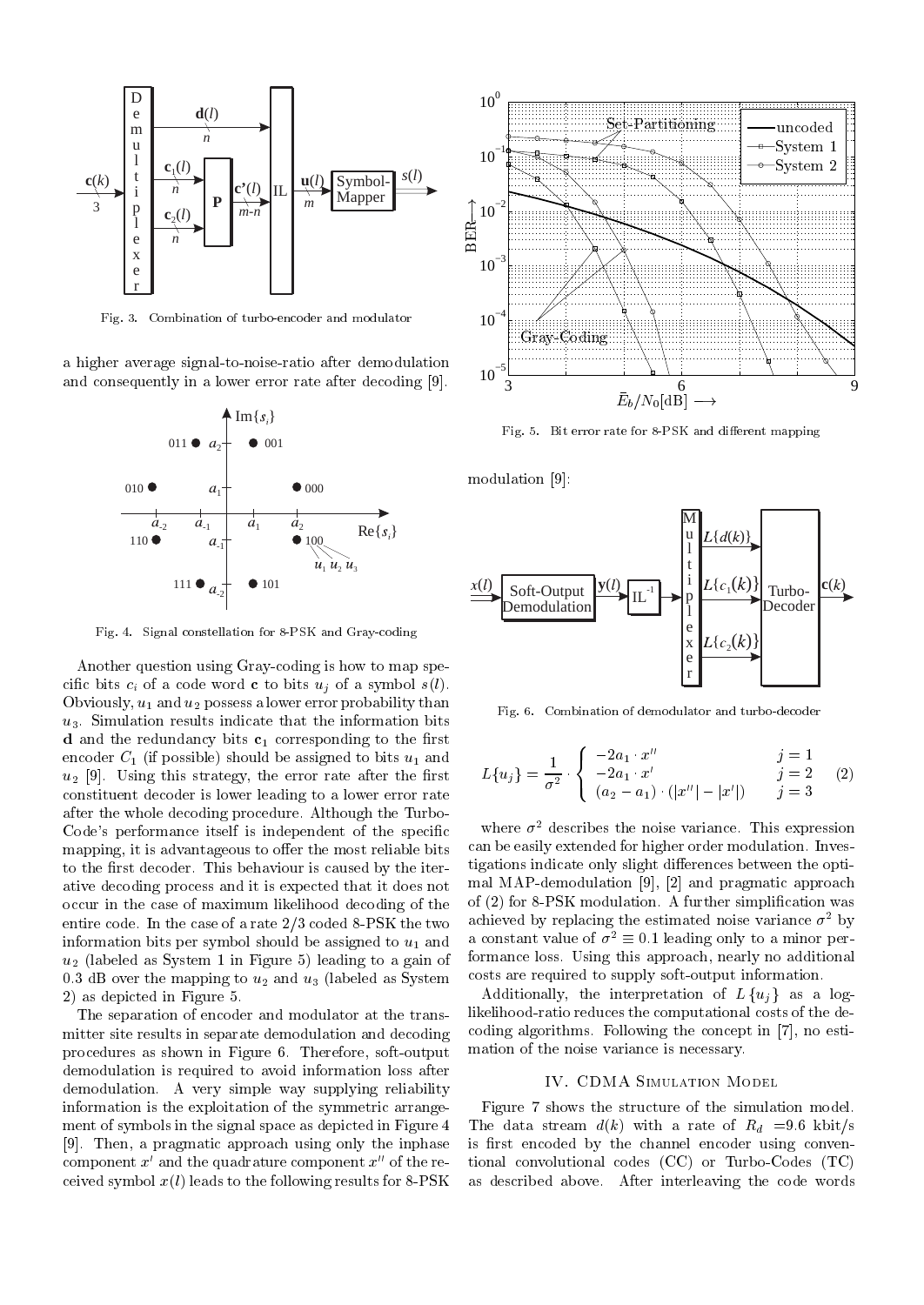

Fig. 7. Structure of CDMA system model

 $c(k)$ , they are mapped to PSK-symbols  $s(l)$  and Direct-Sequence Spreading is performed as shown in Table II. In the case of an uncoded transmission the bandwidth is increased by a factor 127. When channel coding is used, the Direct-Sequence bandwidth expansion is reduced by a factor equal to the code rate. As a consequence, all system configurations are based on approximately the same processing gain of  $G_P \approx 63$ . Direct-Sequence spreading is carried out separately for both inphase and quadrature component. Gold Codes with periods of 31, 63 and 127 are employed.

TABLE II PARAMETER CONFIGURATION

| Modulation                 | Interleaver            | DS-<br>Spreading | Processing<br>gain | $\mathbf C$<br>f<br>$\vec{c}$<br>S |
|----------------------------|------------------------|------------------|--------------------|------------------------------------|
| QPSK                       | uncoded                | 127              | 63,5               | â                                  |
| QPSK<br>$R_c = 1/2$        | CC: 18x45<br>TC: 10x80 | 63               | 63                 | $\partial$<br>$\frac{1}{s}$        |
| QPSK<br>$R_c = 1/4$        | CC.36x45<br>TC: 20x80  | 31               | 62                 | $\overline{c}$                     |
| 8-PSK<br>$R_c=\frac{2}{3}$ | TC: 10x60              | 31               | 62                 |                                    |

The mobile radio channel is modeled as a four-path Rayleigh fading channel with a maximum Doppler frequency shift of  $f_{dmax} = 200$  Hz. Therefore, channel interleaver as shown in Table II are used. The number of rows depends on the code rate and the constraint length of the actual code. The Turbo-Code with its inherent interleaver of 20 rows and 20 columns causes a transmission delay of 83 ms. This delay is not increased by the second external channel interleaver with  $n = L_c/R_c = 10$  rows and 80 columns. For the convolutional code with  $L_c = 9$ ,  $n = L_c/R_c$  rows is a good choice. The number of columns is determined in a way to obtain the same total delay for all configurations. This choice results in a time spacing between two successive bits of  $\Delta t = 2.34$  ms that suffices for a coherence time of the channel of  $t_c = 2.5$  ms.

Furthermore, an unmodulated pilot signal, transmitted with a power being 6 dB higher than the power of the data channels, delivers the phase reference [10] and is used for the channel estimation [9].

# V. Simulation Results

This paper pursues two goals: First, Turbo-Codes are to be compared with convolutional codes under the constraint of the same computational decoding effort. Second, a compromise between a high coding gain (low code rate) and long spreading sequences should be worked out. A long spreading sequence possesses better correlation properties and thus yields a better suppression of interference due to multi-path propagation and multi-user interference. This advantage is attached with a high code rate and consequently a small coding gain.

Processing ferent code rates. Concerning the convolutional codes, no Figure 8 illustrates the bit error rates for convolutional codes, Turbo-Codes and Turbo-Coded Modulation for difdifferences for  $1/2$ -rate and  $1/4$ -rate coding can be observed. The Turbo-Code with rate 1/4 performs as well as the latter ones, whereas the rate 1/2-Turbo-Code has a lower performance. The turbo-coded 8-PSK loses up to 1 dB over the other congurations caused by the higher signal density in combination with a higher code rate. These disadvantages cannot be compensated by better correlation properties of long spreading sequences [9].



Fig. 8. Bit error rate for different coding scenarios

Surprisingly, it can be recognized that there occurs only